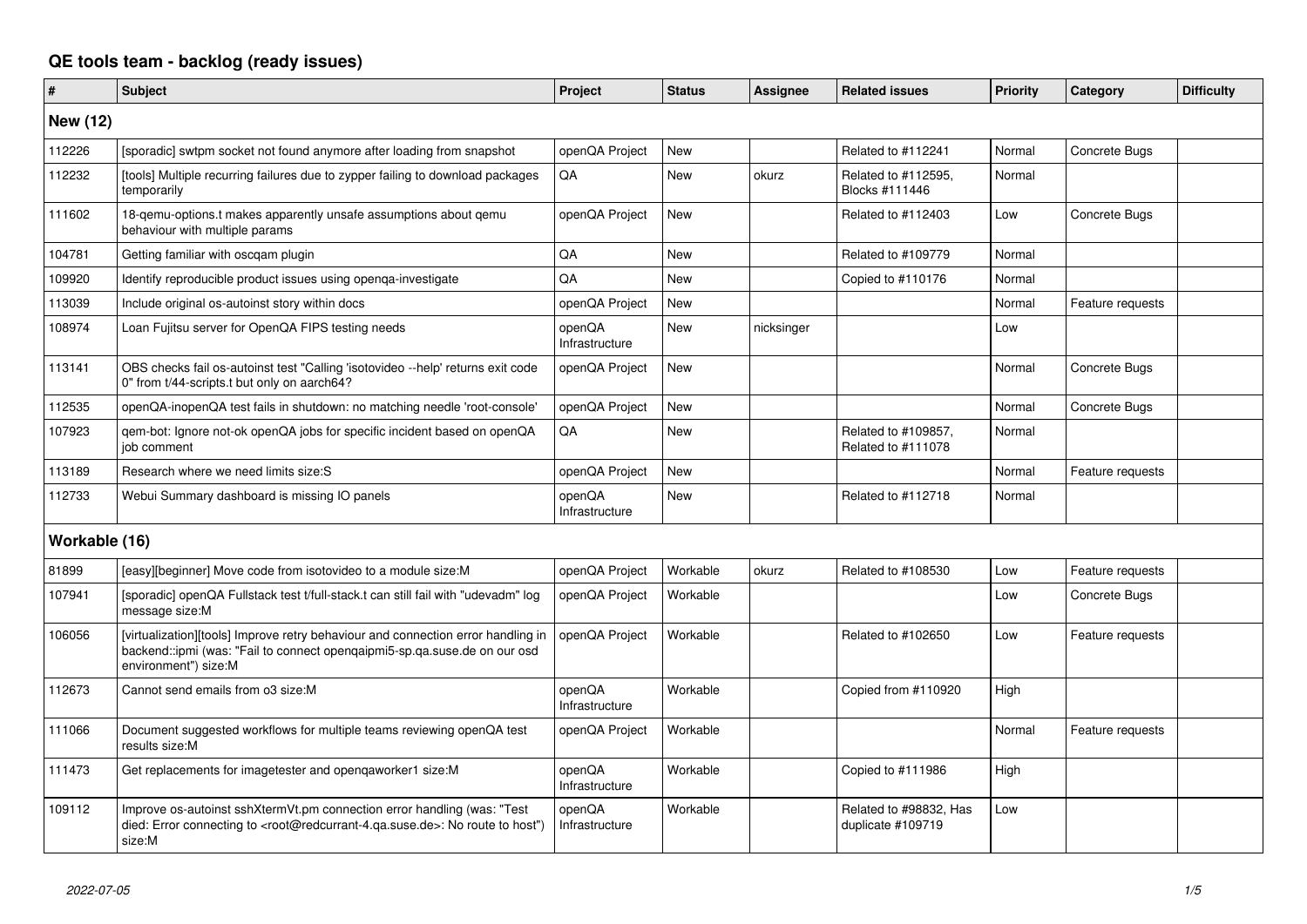| $\#$            | <b>Subject</b>                                                                                                 | Project                  | <b>Status</b> | Assignee   | <b>Related issues</b>                                                                                                                                                              | <b>Priority</b> | Category         | <b>Difficulty</b> |
|-----------------|----------------------------------------------------------------------------------------------------------------|--------------------------|---------------|------------|------------------------------------------------------------------------------------------------------------------------------------------------------------------------------------|-----------------|------------------|-------------------|
| 109746          | Improve QA related server room management, consistent naming and<br>tagging size:M                             | openQA<br>Infrastructure | Workable      |            | Copied from #102650,<br>Copied to #110521                                                                                                                                          | Low             |                  |                   |
| 113201          | Integrate spike solution for accessing VMWare's VNC-over-websockets into<br>os-autoinst's VNC console size:M   | openQA Project           | Workable      |            |                                                                                                                                                                                    | High            | Feature requests |                   |
| 110545          | Investigate and fix higher instability of openqaworker-arm-4/5 vs. arm-1/2/3 -<br>further things to try size:M | openQA<br>Infrastructure | Workable      |            | Copied to #111578                                                                                                                                                                  | High            |                  |                   |
| 111770          | Limit finished tests on /tests, but query configurable and show complete<br>number of jobs size:S              | openQA Project           | Workable      |            |                                                                                                                                                                                    | Low             | Feature requests |                   |
| 111338          | Open source https://gitlab.suse.de/ga-maintenance/mtui size:M                                                  | QA                       | Workable      |            | Copied to #111341                                                                                                                                                                  | Low             |                  |                   |
| 113138          | sporadic failure in openQA test "t/ui/23-audit-log.t" size:M                                                   | openQA Project           | Workable      |            |                                                                                                                                                                                    | High            | Concrete Bugs    |                   |
| 105594          | Two new machines for OSD and o3, meant for bare-metal virtualization<br>size:M                                 | openQA<br>Infrastructure | Workable      | nicksinger | Related to #110227                                                                                                                                                                 | Normal          |                  |                   |
| 100967          | Use more perl signatures - openQA size:M                                                                       | openQA Project           | Workable      | okurz      | Copied from #99663,<br>Copied to #105127                                                                                                                                           | Low             | Feature requests |                   |
| 99663           | Use more perl signatures - os-autoinst size:M                                                                  | openQA Project           | Workable      | okurz      | Related to #102146,<br>Related to #104986,<br>Related to #104520,<br>Related to #106654,<br>Related to #108323,<br>Related to #110983.<br>Related to #112319,<br>Copied to #100967 | Low             | Feature requests |                   |
| In Progress (4) |                                                                                                                |                          |               |            |                                                                                                                                                                                    |                 |                  |                   |
| 113087          | [qa-tools][qem-bot] malformed data in smelt incident causes smelt sync fail                                    | QA                       | In Progress   | okurz      |                                                                                                                                                                                    | High            |                  |                   |
| 111992          | Deal with QEMU and OVMF default resolution being 1280x800, affecting (at<br>least) gxl size:M                  | openQA Project           | In Progress   | tinita     |                                                                                                                                                                                    | High            | Feature requests |                   |
| 111341          | Open source https://gitlab.suse.de/qa-maintenance/qam-oscplugin/ size:M                                        | QA                       | In Progress   | osukup     | Copied from #111338                                                                                                                                                                | Normal          |                  |                   |
| 95783           | Provide support for multi-machine scenarios handled by openga-investigate<br>size:M                            | openQA Project           | In Progress   | mkittler   | Related to #103425,<br>Related to #71809,<br>Related to #69976,<br>Related to #107014,<br>Related to #110518,<br>Related to #110530,<br>Related to #110176,<br>Copied from #81859  | Normal          | Feature requests |                   |
| Blocked (35)    |                                                                                                                |                          |               |            |                                                                                                                                                                                    |                 |                  |                   |
| 99831           | [epic] Better handle minion tasks failing with "Job terminated unexpectedly"                                   | openQA Project           | Blocked       | mkittler   |                                                                                                                                                                                    | Normal          | Feature requests |                   |
| 103971          | [epic] Easy *re*-triggering and cloning of multi-machine tests                                                 | openQA Project           | Blocked       | mkittler   | Related to #66071                                                                                                                                                                  | Normal          | Feature requests |                   |
| 109846          | [epic] Ensure all our database tables accomodate enough data, e.g. bigint for<br>id's                          | openQA Project           | Blocked       | okurz      | Copied from #109836                                                                                                                                                                | Normal          | Feature requests |                   |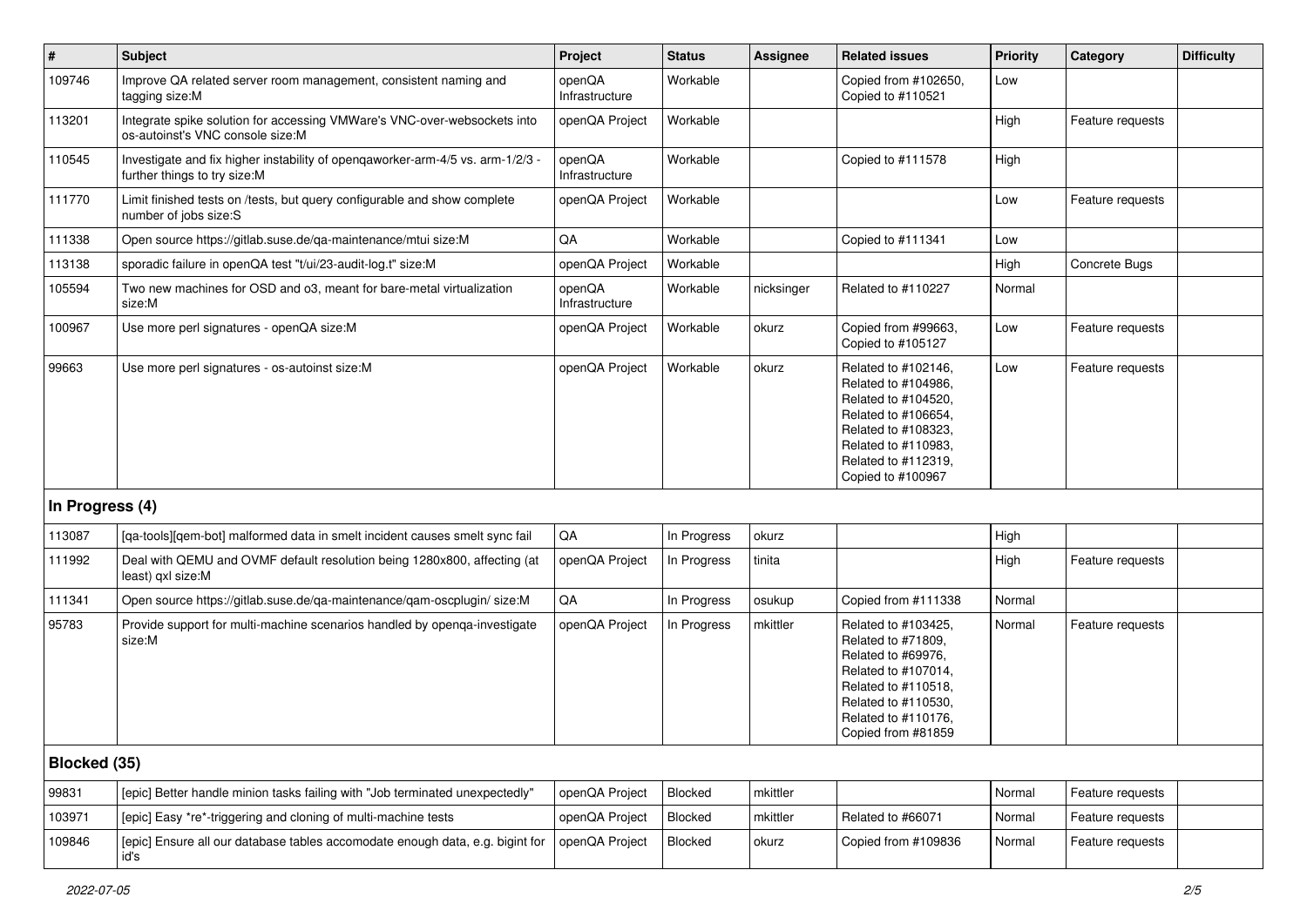| $\sharp$ | Subject                                                                                                                                                                                                                    | Project        | <b>Status</b>  | <b>Assignee</b> | <b>Related issues</b>                                                                                                                                    | Priority | Category         | <b>Difficulty</b> |
|----------|----------------------------------------------------------------------------------------------------------------------------------------------------------------------------------------------------------------------------|----------------|----------------|-----------------|----------------------------------------------------------------------------------------------------------------------------------------------------------|----------|------------------|-------------------|
| 96263    | [epic] Exclude certain Minion tasks from "Too many Minion job failures alert"<br>alert                                                                                                                                     | openQA Project | <b>Blocked</b> | okurz           | Related to #96197,<br>Related to #98499.<br>Related to #70768                                                                                            | Normal   | Feature requests |                   |
| 101048   | [epic] Investigate and fix higher instability of openqaworker-arm-4/5 vs.<br>arm-1/2/3                                                                                                                                     | openQA Project | Blocked        | mkittler        | Related to #101030                                                                                                                                       | High     | Concrete Bugs    |                   |
| 92854    | [epic] limit overload of openQA webUI by heavy requests                                                                                                                                                                    | openQA Project | Blocked        | okurz           | Copied from #92770                                                                                                                                       | Normal   | Feature requests |                   |
| 91914    | [epic] Make reviewing openQA results per squad easier                                                                                                                                                                      | openQA Project | Blocked        | okurz           | Related to #52655,<br>Related to #93710.<br>Copied from #91467,<br>Copied to #99306                                                                      | Normal   | Feature requests |                   |
| 109659   | [epic] More remote workers                                                                                                                                                                                                 | openQA Project | Blocked        | okurz           |                                                                                                                                                          | Low      | Feature requests |                   |
| 81060    | [epic] openQA web UI in kubernetes                                                                                                                                                                                         | openQA Project | <b>Blocked</b> | okurz           | Related to #76978                                                                                                                                        | Low      | Feature requests |                   |
| 108527   | [epic] os-autoinst plugins (or wheels or leaves or scrolls) for scalable code<br>reuse of helper functions and segmented test distributions                                                                                | openQA Project | Blocked        | okurz           | Copied from #106922                                                                                                                                      | Normal   | Feature requests |                   |
| 110884   | [epic] Properly maintained open source mtui+oscqam                                                                                                                                                                         | QA             | Blocked        | okurz           |                                                                                                                                                          | Normal   |                  |                   |
| 80150    | [epic] Scale out openQA: Easier openQA setup                                                                                                                                                                               | openQA Project | Blocked        | okurz           |                                                                                                                                                          | Normal   | Feature requests |                   |
| 98472    | [epic] Scale out: Disaster recovery deployments of existing openQA<br>infrastructures                                                                                                                                      | openQA Project | Blocked        | okurz           |                                                                                                                                                          | Normal   | Feature requests |                   |
| 109656   | [epic] Stable non-gemu backends                                                                                                                                                                                            | openQA Project | Blocked        | okurz           | Related to #99345                                                                                                                                        | Normal   | Feature requests |                   |
| 109740   | [epic] Stable os-autoinst unit tests with good coverage                                                                                                                                                                    | openQA Project | <b>Blocked</b> | okurz           | Related to #109620                                                                                                                                       | Low      | Feature requests |                   |
| 98952    | [epic] t/full-stack.t sporadically fails "clickElement: element not interactable"<br>and other errors                                                                                                                      | openQA Project | Blocked        | mkittler        | Related to #101734                                                                                                                                       | Low      | Concrete Bugs    |                   |
| 111860   | [epic] Upgrade all our infrastructure, e.g. o3+osd workers+webui and<br>production workloads, to openSUSE Leap 15.4                                                                                                        | openQA Project | Blocked        | okurz           | Copied from #99183                                                                                                                                       | Normal   | Organisational   |                   |
| 94105    | [epic] Use feedback from openga-investigate to automatically inform on github   QA<br>pull requests, open tickets, weed out automatically failed tests                                                                     |                | Blocked        | okurz           | Related to #91773,<br>Related to #107014                                                                                                                 | Normal   |                  |                   |
| 99660    | [epic] Use more perl signatures in our perl projects                                                                                                                                                                       | openQA Project | Blocked        | okurz           |                                                                                                                                                          | Low      | Feature requests |                   |
| 99579    | [epic][retro] Follow-up to "Published QCOW images appear to be<br>uncompressed"                                                                                                                                            | openQA Project | Blocked        | okurz           | Related to #96557,<br>Copied from #99246                                                                                                                 | Low      | Organisational   |                   |
| 106922   | [epic][sporadic] openqa_from_git fails in dashboard due to<br>ensure_unlocked_desktop not expecting password entry screen in case of<br>locked desktop auto review:"match=desktop-runner, screenlock timed<br>out.*":retry | openQA Project | <b>Blocked</b> | okurz           | Related to #103122.<br>Related to #92092,<br>Related to #44441,<br>Related to #46589.<br>Related to #64078,<br>Copied from #106919.<br>Copied to #108527 | Normal   | Feature requests |                   |
| 100688   | [epic][virtualization][3rd party hypervisor] Add svirt backend compatibility for<br>vmware 7.0                                                                                                                             | openQA Project | Blocked        | okurz           |                                                                                                                                                          | High     | Feature requests |                   |
| 103962   | [saga][epic] Easy multi-machine handling: MM-tests as first-class citizens                                                                                                                                                 | openQA Project | Blocked        | mkittler        | Copied to #112862                                                                                                                                        | Normal   | Feature requests |                   |
| 111347   | [saga][epic] Properly maintained Maintenance QA tooling                                                                                                                                                                    | $\mathsf{QA}$  | Blocked        | okurz           | Copied from #99303                                                                                                                                       | Normal   |                  |                   |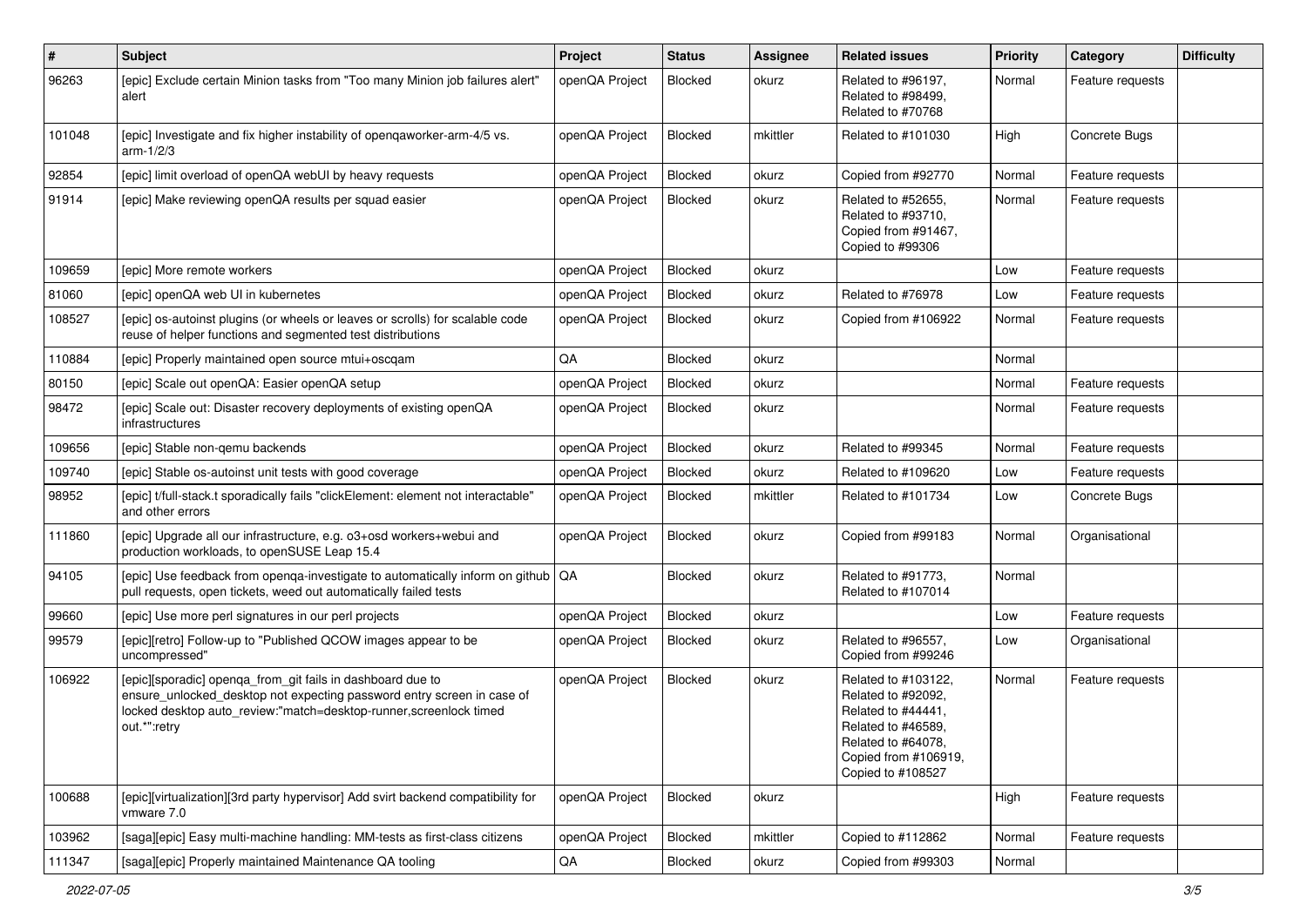| $\vert$ #     | <b>Subject</b>                                                                                                                                                                                                              | Project                  | <b>Status</b>  | <b>Assignee</b> | <b>Related issues</b>                                           | <b>Priority</b> | Category                  | <b>Difficulty</b> |
|---------------|-----------------------------------------------------------------------------------------------------------------------------------------------------------------------------------------------------------------------------|--------------------------|----------------|-----------------|-----------------------------------------------------------------|-----------------|---------------------------|-------------------|
| 80142         | [saga][epic] Scale out: Redundant/load-balancing deployments of openQA,<br>easy containers, containers on kubernetes                                                                                                        | openQA Project           | <b>Blocked</b> | okurz           | Related to #80466,<br>Related to #92893.<br>Related to #110497  | High            | Feature requests          |                   |
| 109668        | [saga][epic] Stable and updated non-qemu backends for SLE validation                                                                                                                                                        | openQA Project           | <b>Blocked</b> | okurz           | Related to #37339                                               | High            | Feature requests          |                   |
| 91646         | [saga][epic] SUSE Maintenance QA workflows with fully automated testing,<br>approval and release                                                                                                                            | QA                       | <b>Blocked</b> | okurz           | Copied to #99303                                                | Normal          |                           |                   |
| 112367        | [tools] python-paramiko on Leap/SLE throws exception with ed25519 key<br>size:M                                                                                                                                             | QA                       | Blocked        | jbaier_cz       |                                                                 | Normal          |                           |                   |
| 96539         | Conclude migration of gam.suse.de                                                                                                                                                                                           | QA                       | Blocked        | okurz           |                                                                 | Normal          |                           |                   |
| 110920        | Emails from o3 are rejected by mx2.suse.de for certain sender/recipients<br>size:S                                                                                                                                          | openQA<br>Infrastructure | Blocked        | okurz           | Copied from #110629,<br>Copied to #112673                       | High            |                           |                   |
| 97190         | Limit size of initial requests everywhere, e.g. /, /tests, etc., over webUI and<br>API                                                                                                                                      | openQA Project           | Blocked        | okurz           | Related to #41054,<br>Related to #110680,<br>Related to #110677 | Normal          | Feature requests          |                   |
| 103736        | Make aarch64 machine chan-1 up and running after it is broken size:M                                                                                                                                                        | openQA<br>Infrastructure | <b>Blocked</b> | nicksinger      |                                                                 | High            |                           |                   |
| 97862         | More openQA worker hardware for OSD size:M                                                                                                                                                                                  | openQA<br>Infrastructure | <b>Blocked</b> | okurz           | Copied from #97043,<br>Copied to #104970                        | High            |                           |                   |
| 111446        | openQA-in-openQA tests fail due to corrupted downloaded rpm<br>auto_review:"Test died: command '.*zypper -n in<br>os-autoinst-distri-opensuse-deps' failed at<br>openga//tests/install/test_distribution.pm line 1.*":retry | QA                       | Blocked        | okurz           | Blocked by #112232                                              | Low             |                           |                   |
| 108530        | os-autoinst plugins: x11_start_program from os-autoinst-distri-openQA<br>dynamically loaded from another git repo size:M                                                                                                    | openQA Project           | <b>Blocked</b> | cdywan          | Related to #81899                                               | Normal          | Feature requests          |                   |
| Feedback (10) |                                                                                                                                                                                                                             |                          |                |                 |                                                                 |                 |                           |                   |
| 109737        | [opensuse][sporadic] test fails in chromium due to lost characters when typing<br>in the address bar size:M                                                                                                                 | openQA Tests             | Feedback       | cdywan          | Related to #107632                                              | High            | Bugs in existing<br>tests |                   |
| 111986        | Ensure uno.openganet.opensuse.org is properly used                                                                                                                                                                          | openQA<br>Infrastructure | Feedback       | okurz           | Copied from #111473                                             | Normal          |                           |                   |
| 111171        | Handle installation of new FC switch                                                                                                                                                                                        | openQA<br>Infrastructure | Feedback       | okurz           |                                                                 | Low             |                           |                   |
| 112265        | Just use bigint in all our database tables (for auto-incremented ID-columns)                                                                                                                                                | openQA Project           | Feedback       | mkittler        | Related to #112718                                              | Normal          | Feature requests          |                   |
| 111998        | Make our SLE related tooling work with upcoming changes to build suse de<br>(2FA and ssh key based authentication) size:M                                                                                                   | QA                       | Feedback       | mkittler        |                                                                 | High            |                           |                   |
| 112898        | Minion workers alert triggering on and off size:M                                                                                                                                                                           | QA                       | Feedback       | okurz           | Related to #96380                                               | High            |                           |                   |
| 112916        | postgresql.conf is invalid after recent salt changes size:M                                                                                                                                                                 | openQA<br>Infrastructure | Feedback       | okurz           | Copied from #112718                                             | Normal          |                           |                   |
| 111470        | Reconsider folding ok results by default and/or uncollapse all on<br>/tests/overview                                                                                                                                        | openQA Project           | Feedback       | mkittler        | Copied from #110719                                             | Normal          | Feature requests          |                   |